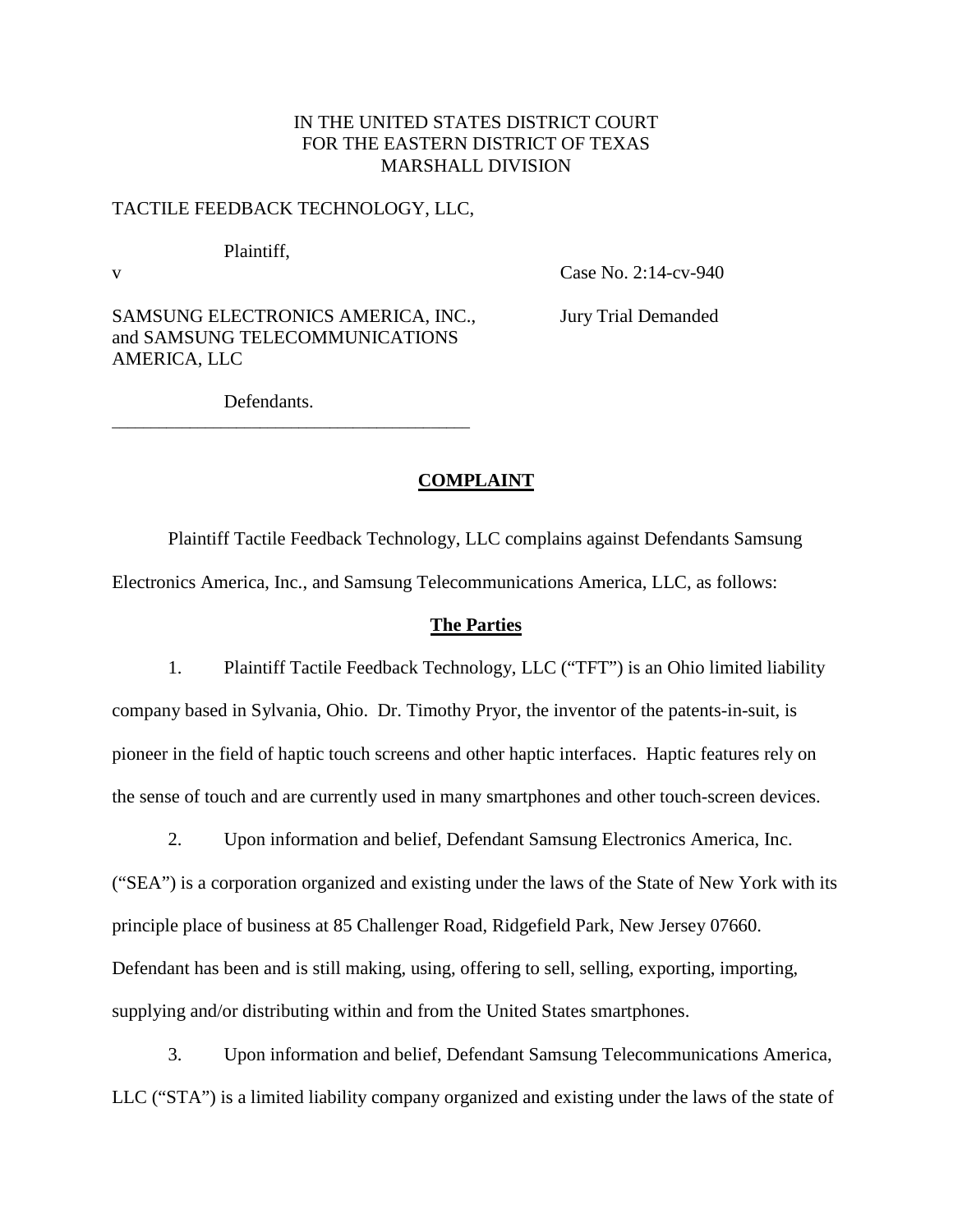Delaware with its principle place of business at 1301 East Lookout Drive, Richardson, Texas 75082. Defendant has been and is still making, using, offering to sell, selling, exporting, importing, supplying and/or distributing within and from the United States smartphones.

#### **Jurisdiction and Venue**

4. This is an action for patent infringement under the Patent Act, 35 U.S.C. § 101 *et seq.*

5. This Court has subject matter jurisdiction under 28 U.S.C. §§ 1331 and 1338(a), as this action arises under the patent laws of the United States.

6. Venue is proper in this District under 28 U.S.C. §§ 1391 and 1400.

7. This Court has personal jurisdiction over Defendants. Defendants have conducted and do conduct business within the State of Texas. Defendants, directly or through subsidiaries or intermediaries (including distributors, retailers, and others), ships, distribute, offer for sale, sell, and advertise (including the provision of their interactive web page, [www.samsung.com\)](http://www.samsung.com/) their products and/or services in the United States, the State of Texas, and the Eastern District of Texas. Defendants, directly and through subsidiaries or intermediaries (including distributors, retailers, and others), have purposefully and voluntarily placed one or more of their infringing products and/or services, as described below, into the stream of commerce with the expectation that they will be purchased and used by consumers in the Eastern District of Texas. Upon information and belief, these infringing products and/or services have been and continue to be purchased and used by consumers in the Eastern District of Texas. Defendants have committed acts of patent infringement within the State of Texas and, more particularly, within the Eastern District of Texas.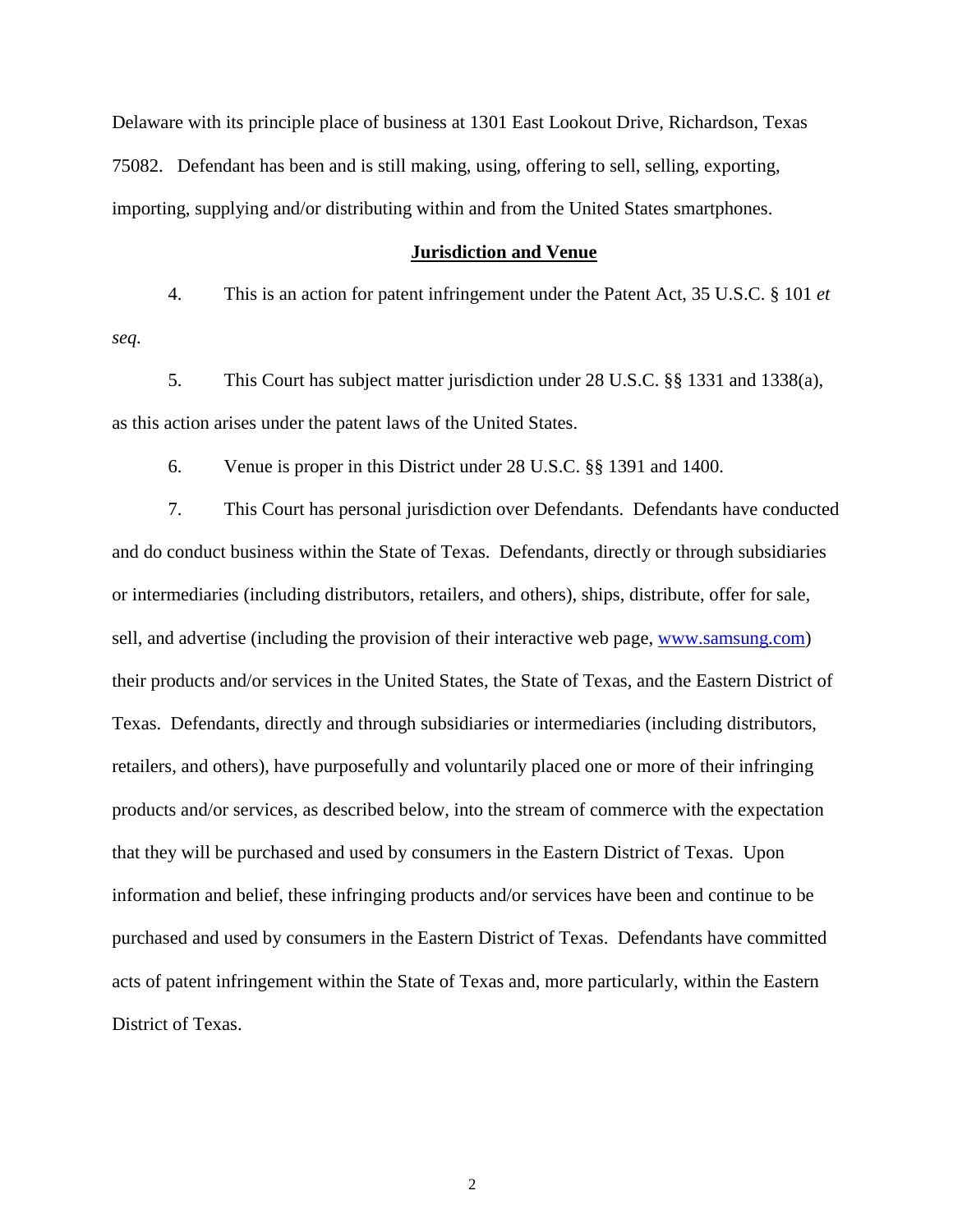#### **Asserted Patents**

8. On September 6, 2011, United States Patent No. 8,013,843 ("the '843 Patent") entitled "Method for Providing Human Input to a Computer" was duly and legally issued with Dr. Timothy R. Pryor as the named inventor after full and fair examination. TFT is the sole owner by assignment of all rights, title, and interest in and to the '843 Patent and possesses all rights of recovery under the '843 Patent. A copy of the '843 Patent is attached as **Exhibit A.**

9. On November 29, 2011, United States Patent No. 8,068,100 ("the '100 Patent") entitled "Method for Providing Human Input to a Computer" was duly and legally issued with Dr. Timothy R. Pryor as the named inventor after full and fair examination. TFT is the sole owner by assignment of all rights, title, and interest in and to the '100 Patent and possesses all rights of recovery under the '100 Patent. A copy of the '100 Patent is attached as **Exhibit B.**

10. On December 6, 2011, United States Patent No. 8,072,440 ("the '440 Patent") entitled "Method for Providing Human Input to a Computer" was duly and legally issued with Dr. Timothy R. Pryor as the named inventor after full and fair examination. TFT is the sole owner by assignment of all rights, title, and interest in and to the '440 Patent and possesses all rights of recovery under the '440 Patent. A copy of the '440 Patent is attached as **Exhibit C.**

11. On July 5, 2011, United States Patent No. 7,973,773 ("the '773 Patent") entitled "Multipoint, Virtual Control, and Force Based Touch Screen Applications" was duly and legally issued with Dr. Timothy R. Pryor as the named inventor after full and fair examination. TFT is the sole owner by assignment of all rights, title, and interest in and to the '773 Patent and possesses all rights of recovery under the '773 Patent. A copy of the '773 Patent is attached as **Exhibit D.**

12. TFT is entitled to sue for past, present, and future infringement of each of the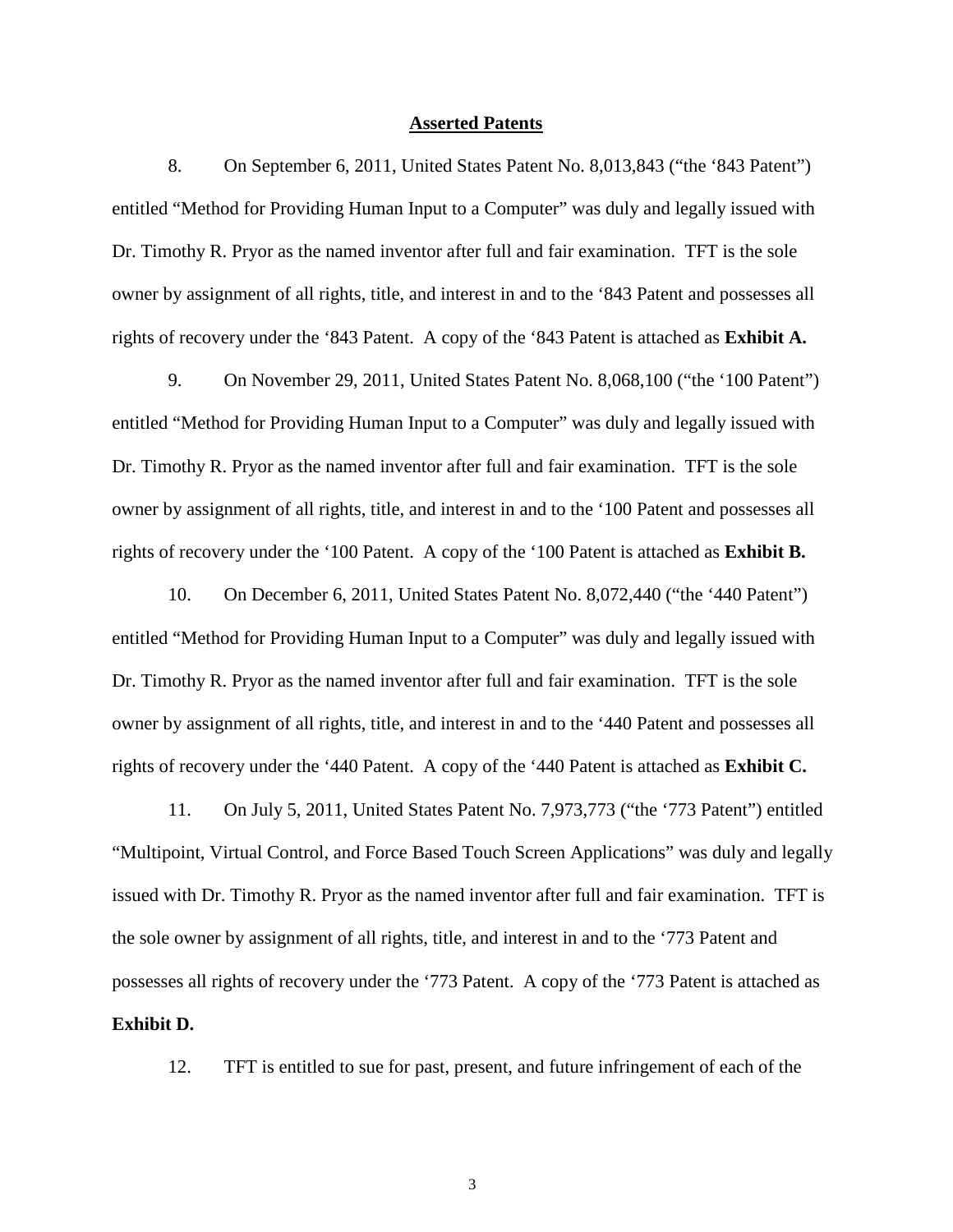'843 Patent, the '100 Patent, the '440 Patent and the '773 Patent (collectively, the "TFT Patents").

13. Defendants, without authority or license from TFT, have infringed and are still infringing the TFT patents by making, using, importing, selling or offering to sell infringing smartphones and tablets, and Defendants will continue to do so unless enjoined by this Court. The infringing products include, but are not limited to, the Galaxy SII Smartphone, the Galaxy SIII Smartphone, the Galaxy S4 Smartphone, the Galaxy S5 Smartphone, the Galaxy Nexus Smartphone and the Galaxy Tab.

14. Upon information and belief, Defendants were aware of several of the patents-insuit as early as April 23, 2012. At that time, TFT sent Defendants a letter regarding the TFT Patents.

15. Despite notice of the TFT Patents, Defendants continued their infringement without a reasonable basis for doing so and was thus objectively reckless in continuing its infringing activity.

16. The authorized Defendants' infringement has been willful, and this is an exceptional case.

17. Moreover, Defendants actively and purposefully encourage infringement of the TFT Patents through at least their marketing and/or sales activities directed at its third party customers.

18. Specifically, but without limitation, Defendants' website, [www.samsung.com,](http://www.samsung.com/) lists numerous authorized retails that market, offer to sell and sell Defendants' products, including, but not limited to, AT&T [\(www.att.com\)](http://www.att.com/), Best Buy [\(www.bestbuy.com\)](http://www.bestbuy.com/), Costco [\(www.costco.com\)](http://www.costco.com/), and Sprint [\(www.shop.sprint.com\)](http://www.shop.sprint.com/) (the "Authorized Infringing Retailers").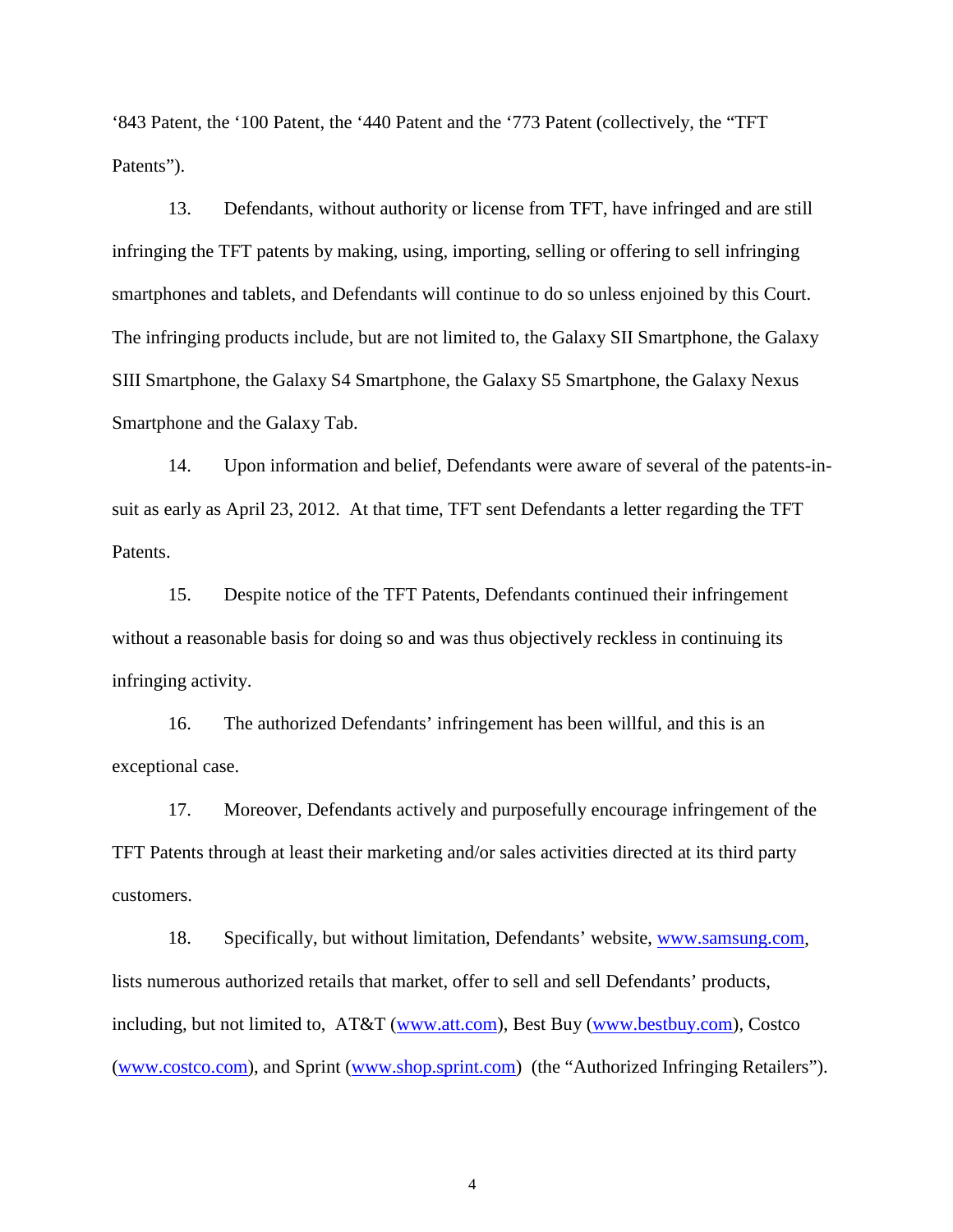(**Exhibit E**.)

19. The Authorized Infringing Retailers each sell one or more of the products at issue in this case.

20. Upon information and belief, Defendants expressly authorized and continue to authorize the Authorized Infringing Retailers to sell their products, including but not limited to the smartphones and tablets at issue in this case, thereby actively and purposefully encouraging the Authorized Infringing Retailers to infringe the TFT Patents.

21. Defendants had and continue to have specific intent to induce infringement of the TFT Patents at least by marketing and selling its infringing products with the intent that the products be bought and used by its customers, including without limitation the Authorized Infringing Retailers and individual customers, while knowing that the customers' acts constitute infringement.

## **COUNT I: Infringement of the '843 Patent**

22. TFT incorporates by reference all preceding paragraphs. As described below, Defendants have infringed and/or continue to infringe the '843 Patent.

23. Defendants' Galaxy SII Smartphone, the Galaxy SIII Smartphone, the Galaxy Nexus Smartphone and the Galaxy Tab infringe at least claims 1, 11 and 25 of the '843 Patent. Defendants' Galaxy S4 Smartphone and the Galaxy S5 Smartphone infringe at least claim 1 of the '843 Patent. Defendants have been and are still making, using, offering to sell, exporting, importing, supplying and/or distributing within and from the United States these products and thus directly infringe at least claims 1, 11 and 25 of the '843 Patent.

24. Defendants provide their Galaxy SII Smartphone, the Galaxy SIII Smartphone, the Galaxy S4 Smartphone, the Galaxy S5 Smartphone, the Galaxy Nexus Smartphone and the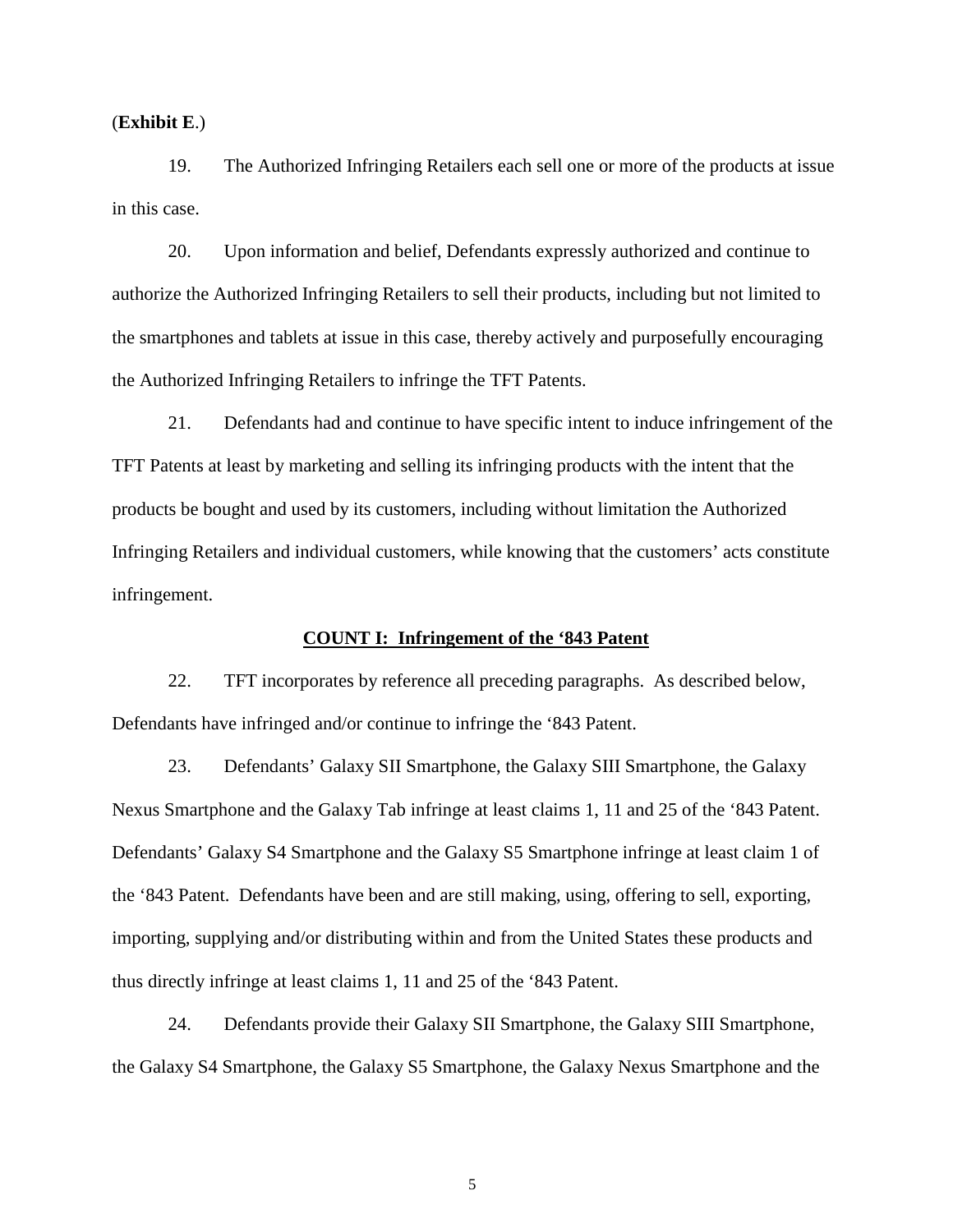Galaxy Tab to the Authorized Infringing Retailers and other retailers, resellers, consultants, and end-user customers in the United States who, in turn, use these products to infringe at least claims 1, 11, and 25 of the '843 Patent.

25. Defendants indirectly infringe by inducing infringement by the Authorized Infringing Retailers and other retailers, resellers, consultants, and end-user customers, in accordance with 35 U.S.C. § 271(b), because Defendants actively induce infringement of the '843 Patent by the Authorized Infringing Retailers and other retailers, resellers, consultants, and end-user customers.

26. Defendants indirectly infringe the '843 Patent by contributing to infringement by the Authorized Infringing Retailers and other retailers, resellers, consultants, and end-user customers, in accordance with 35 U.S.C. § 271(c), because Defendants offer to sell or sell within the United States a component of a patented machine, manufacture, combination, or composition, or a material or apparatus for use in practicing a patented process, constituting a material part of the invention, knowing the same to be especially made or especially adapted for use in an infringement of such patent, and not a staple article or commodity of commerce suitable for substantial non-infringe use.

27. Defendants have infringed and/or continue to infringe one or more claims of the '843 Patent as set forth above. Defendants are liable for direct infringement, as well as indirect infringement by way of inducement and/or contributory infringement, for the '843 Patent pursuant to 35 U.S.C. § 271 (a), (b), (c) and/or (f) as set forth above.

28. Defendants have received actual notice of the infringement by the April 2012 letter and by virtue of the filing of this lawsuit.

29. Defendants' infringement of the '843 Patent has been intentional and willful,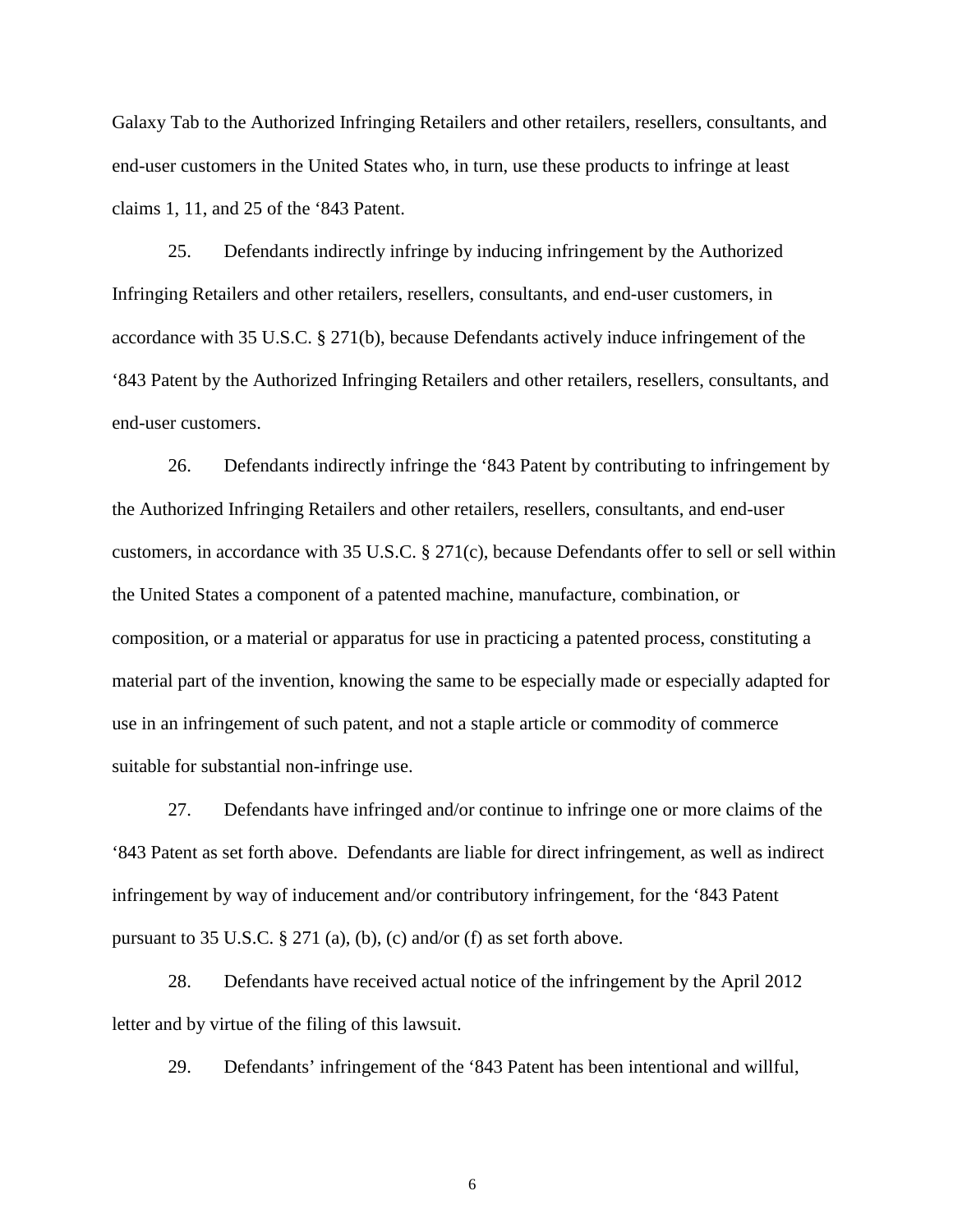making this an exceptional case.

30. Defendants' continued infringement of the '843 Patent has damaged and will continue to damage TFT. TFT is entitled to recover from Defendants the damages sustained by TFT as a result of Defendants' wrongful acts in an amount subject to proof at trial.

### **COUNT II: Infringement of the '100 Patent**

31. TFT incorporates by reference all preceding paragraphs. As described below, Defendants have infringed and/or continue to infringe the '100 Patent.

32. Defendants' Galaxy SII Smartphone, the Galaxy SIII Smartphone, the Galaxy Nexus Smartphone and the Galaxy Tab infringe at least claims 1, 15 and 31 of the '100 Patent. Defendants' Galaxy S4 Smartphone and the Galaxy S5 Smartphone infringe at least claim 1 of the '100 Patent. Defendants have been and are still making, using, offering to sell, exporting, importing, supplying and/or distributing within and from the United States these products and thus directly infringe at least claims 1, 15 and 31 of the '100 Patent.

33. Defendants provide their Galaxy SII Smartphone, the Galaxy SIII Smartphone, the Galaxy S4 Smartphone, the Galaxy S5 Smartphone, the Galaxy Nexus Smartphone and the Galaxy Tab to the Authorized Infringing Retailers and other retailers, resellers, consultants, and end-user customers in the United States who, in turn, use these products to infringe at least claims 1, 15, and 31 of the '100 Patent.

34. Defendants indirectly infringe by inducing infringement by the Authorized Infringing Retailers and other retailers, resellers, consultants, and end-user customers, in accordance with 35 U.S.C. § 271(b), because Defendants actively induce infringement of the '100 Patent by the Authorized Infringing Retailers and other retailers, resellers, consultants, and end-user customers.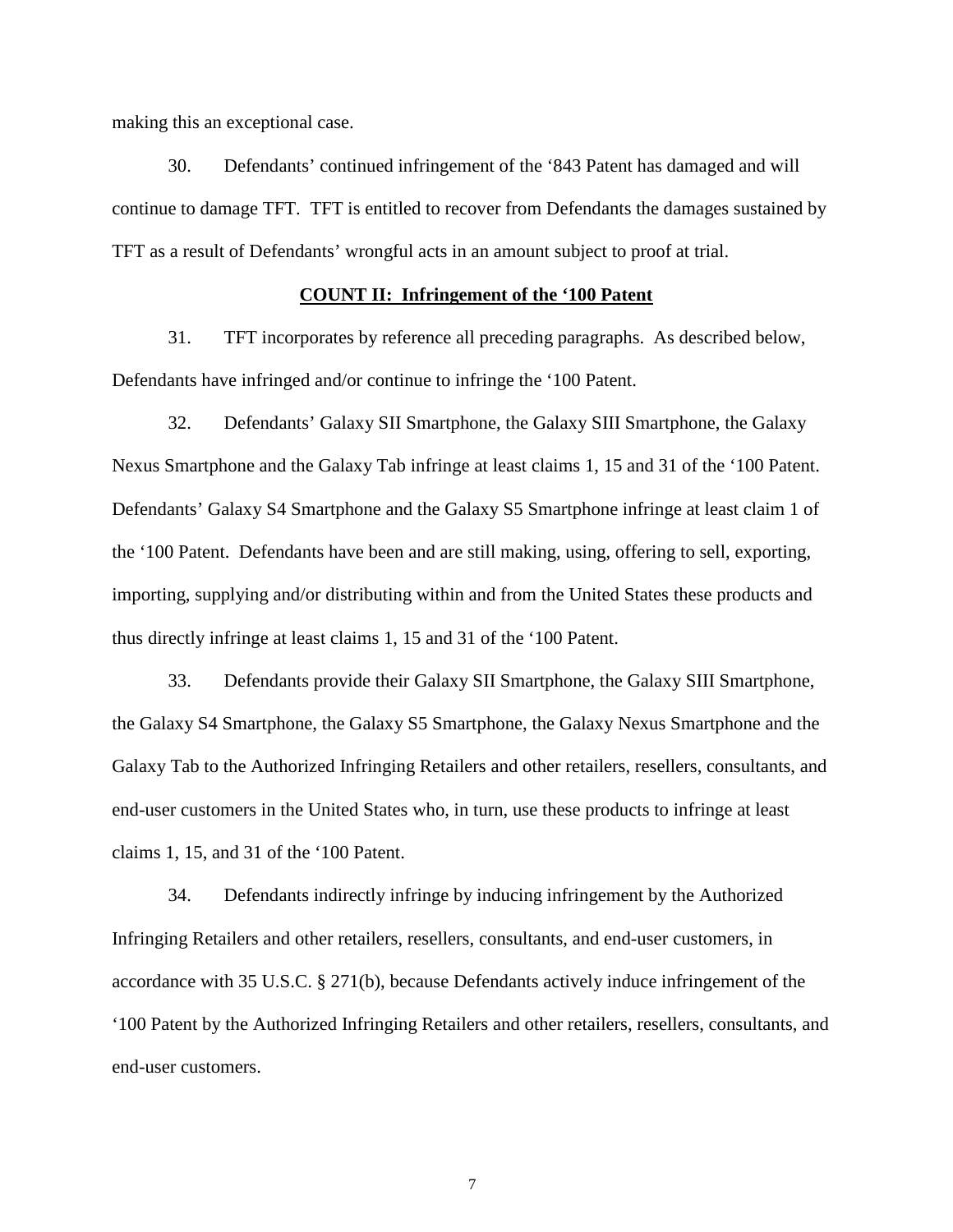35. Defendants indirectly infringe the '100 Patent by contributing to infringement by the Authorized Infringing Retailers and other retailers, resellers, consultants, and end-user customers, in accordance with 35 U.S.C. § 271(c), because Defendants offer to sell or sell within the United States a component of a patented machine, manufacture, combination, or composition, or a material or apparatus for use in practicing a patented process, constituting a material part of the invention, knowing the same to be especially made or especially adapted for use in an infringement of such patent, and not a staple article or commodity of commerce suitable for substantial non-infringe use.

36. Defendants have infringed and/or continue to infringe one or more claims of the '100 Patent as set forth above. Defendants are liable for direct infringement, as well as indirect infringement by way of inducement and/or contributory infringement, for the '100 Patent pursuant to 35 U.S.C. § 271 (a), (b), (c) and/or (f) as set forth above.

37. Defendants have received actual notice of the infringement by the April 2012 letter and by virtue of the filing of this lawsuit.

38. Defendants' infringement of the '100 Patent has been intentional and willful, making this an exceptional case.

39. Defendants' continued infringement of the '100 Patent has damaged and will continue to damage TFT. TFT is entitled to recover from Defendants the damages sustained by TFT as a result of Defendants' wrongful acts in an amount subject to proof at trial.

### **COUNT III: Infringement of the '440 Patent**

40. TFT incorporates by reference all preceding paragraphs. As described below, Defendants have infringed and/or continue to infringe the '440 Patent.

41. Defendants' Galaxy SII Smartphone, the Galaxy SIII Smartphone, the Galaxy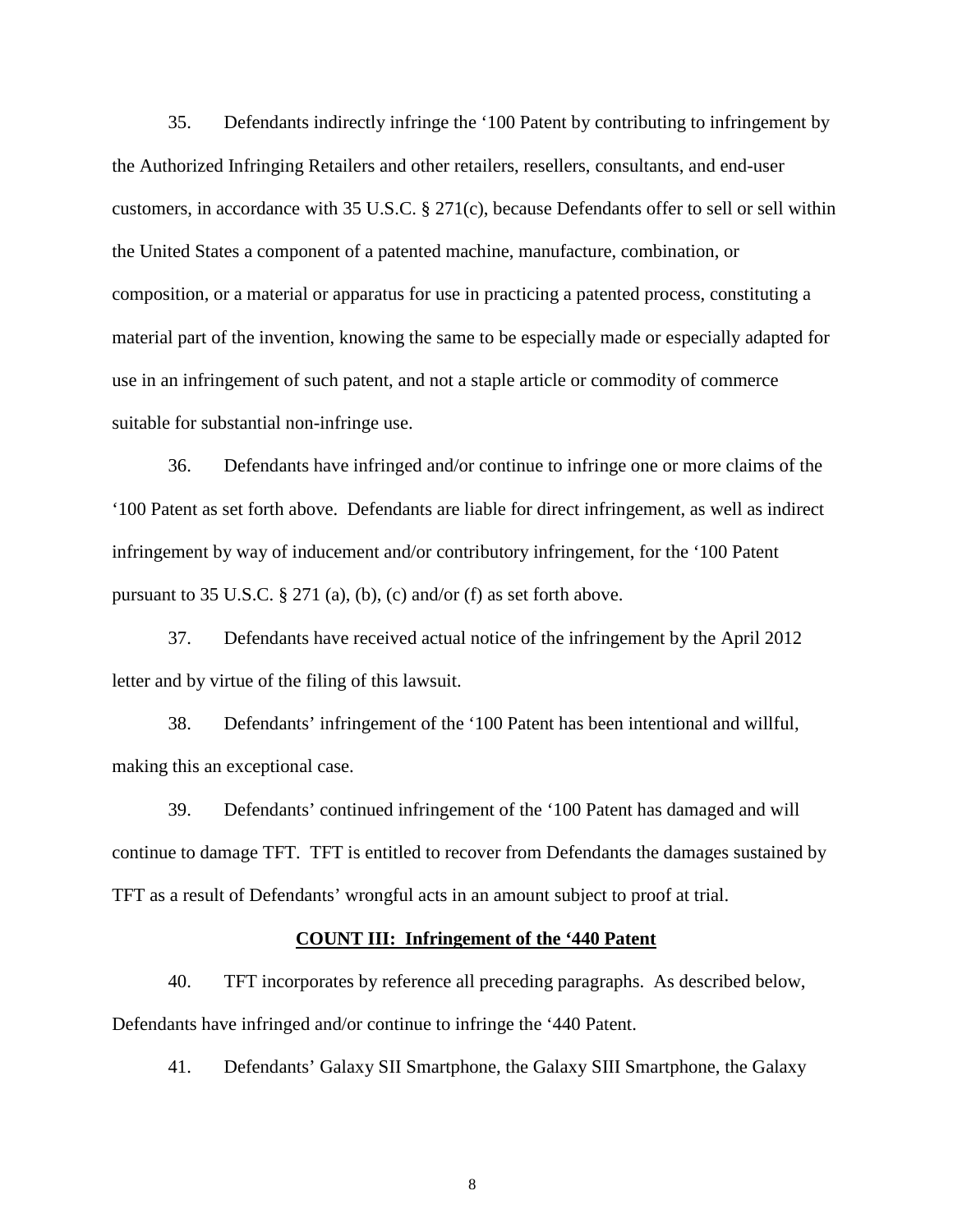Nexus Smartphone and the Galaxy Tab infringe at least claim 16 of the '440 Patent. Defendants' Galaxy S4 Smartphone and the Galaxy S5 Smartphone infringe at least claims 7, 16 and 26 of the '440 Patent. Defendants have been and are still making, using, offering to sell, exporting, importing, supplying and/or distributing within and from the United States these products and thus directly infringe at least claims 7, 16 and 26 of the '440 Patent.

42. Defendants provide their Galaxy SII Smartphone, the Galaxy SIII Smartphone, the Galaxy S4 Smartphone, the Galaxy S5 Smartphone, the Galaxy Nexus Smartphone and the Galaxy Tab to the Authorized Infringing Retailers and other retailers, resellers, consultants, and end-user customers in the United States who, in turn, use these products to infringe at least claims 7, 16 and 26 of the '440 Patent.

43. Defendants indirectly infringe by inducing infringement by the Authorized Infringing Retailers and other retailers, resellers, consultants, and end-user customers, in accordance with 35 U.S.C. § 271(b), because Defendants actively induce infringement of the '440 Patent by the Authorized Infringing Retailers and other retailers, resellers, consultants, and end-user customers.

44. Defendants indirectly infringe the '440 Patent by contributing to infringement by the Authorized Infringing Retailers and other retailers, resellers, consultants, and end-user customers, in accordance with 35 U.S.C. § 271(c), because Defendants offer to sell or sell within the United States a component of a patented machine, manufacture, combination, or composition, or a material or apparatus for use in practicing a patented process, constituting a material part of the invention, knowing the same to be especially made or especially adapted for use in an infringement of such patent, and not a staple article or commodity of commerce suitable for substantial non-infringe use.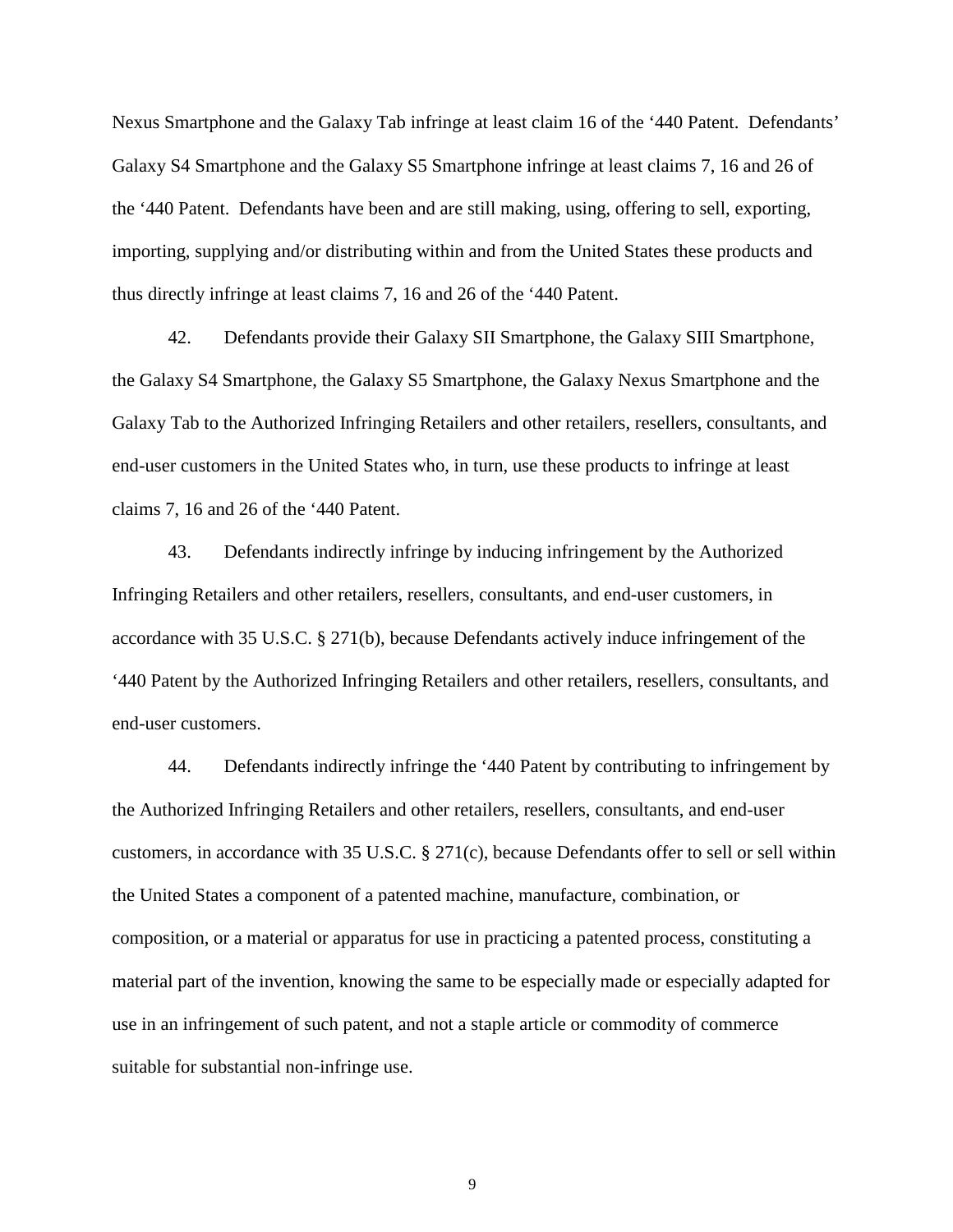45. Defendants have infringed and/or continue to infringe one or more claims of the '440 Patent as set forth above. Defendants are liable for direct infringement, as well as indirect infringement by way of inducement and/or contributory infringement, for the '440 Patent pursuant to 35 U.S.C. § 271 (a), (b), (c) and/or (f) as set forth above.

46. Defendants have received actual notice of the infringement by the April 2012 letter and by virtue of the filing of this lawsuit.

47. Defendants' infringement of the '440 Patent has been intentional and willful, making this an exceptional case.

48. Defendants' continued infringement of the '440 Patent has damaged and will continue to damage TFT. TFT is entitled to recover from Defendants the damages sustained by TFT as a result of Defendants' wrongful acts in an amount subject to proof at trial.

#### **COUNT IV: Infringement of the '773 Patent**

34. TFT incorporates by reference all preceding paragraphs. As described below, Defendants have infringed and/or continue to infringe the '773 Patent.

32. Defendants' Galaxy SII Smartphone, the Galaxy SIII Smartphone, the Galaxy Nexus Smartphone and the Galaxy Tab infringe at least claims 21 and 30 of the '773 Patent. Defendants' Galaxy S4 Smartphone and the Galaxy S5 Smartphone infringe at least claim 15, 21 and 30 of the '773 Patent. Defendants have been and are still making, using, offering to sell, exporting, importing, supplying and/or distributing within and from the United States these products and thus directly infringe at least claims 15, 21 and 30 of the '773 Patent.

33. Defendants provide their Galaxy SII Smartphone, the Galaxy SIII Smartphone, the Galaxy S4 Smartphone, the Galaxy S5 Smartphone, the Galaxy Nexus Smartphone and the Galaxy Tab to the Authorized Infringing Retailers and other retailers, resellers, consultants, and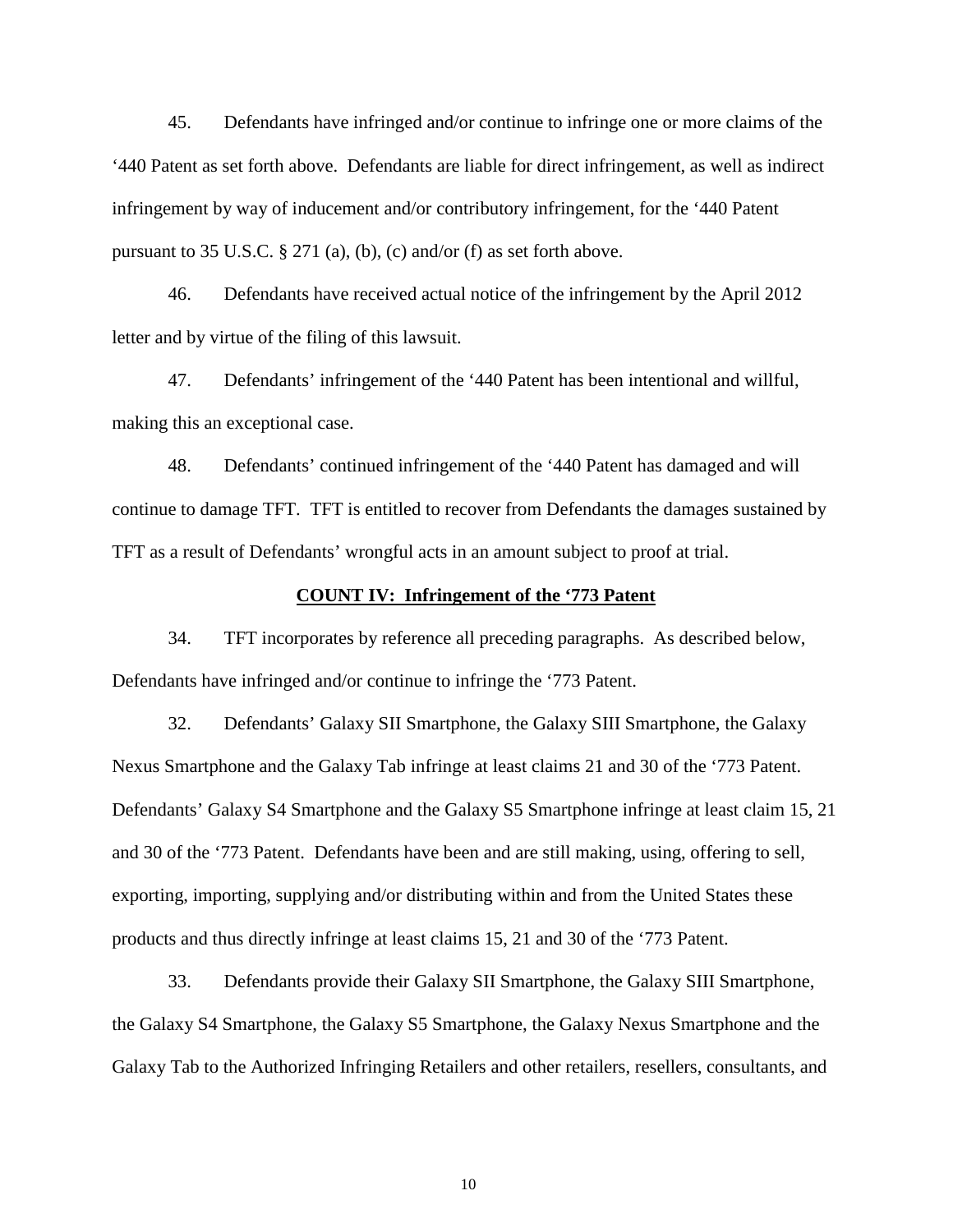end-user customers in the United States who, in turn, use these products to infringe at least claims 15, 21 and 30 of the '773 Patent.

34. Defendants indirectly infringe by inducing infringement by the Authorized Infringing Retailers and other retailers, resellers, consultants, and end-user customers, in accordance with 35 U.S.C. § 271(b), because Defendants actively induce infringement of the '773 Patent by the Authorized Infringing Retailers and other retailers, resellers, consultants, and end-user customers.

35. Defendants indirectly infringe the '773 Patent by contributing to infringement by the Authorized Infringing Retailers and other retailers, resellers, consultants, and end-user customers, in accordance with 35 U.S.C. § 271(c), because Defendants offer to sell or sell within the United States a component of a patented machine, manufacture, combination, or composition, or a material or apparatus for use in practicing a patented process, constituting a material part of the invention, knowing the same to be especially made or especially adapted for use in an infringement of such patent, and not a staple article or commodity of commerce suitable for substantial non-infringe use.

36. Defendants have infringed and/or continue to infringe one or more claims of the '773 Patent as set forth above. Defendants are liable for direct infringement, as well as indirect infringement by way of inducement and/or contributory infringement, for the '773 Patent pursuant to 35 U.S.C. § 271 (a), (b), (c) and/or (f) as set forth above.

37. Defendants have received actual notice of the infringement by the April 2012 letter and by virtue of the filing of this lawsuit.

38. Defendants' infringement of the '773 Patent has been intentional and willful, making this an exceptional case.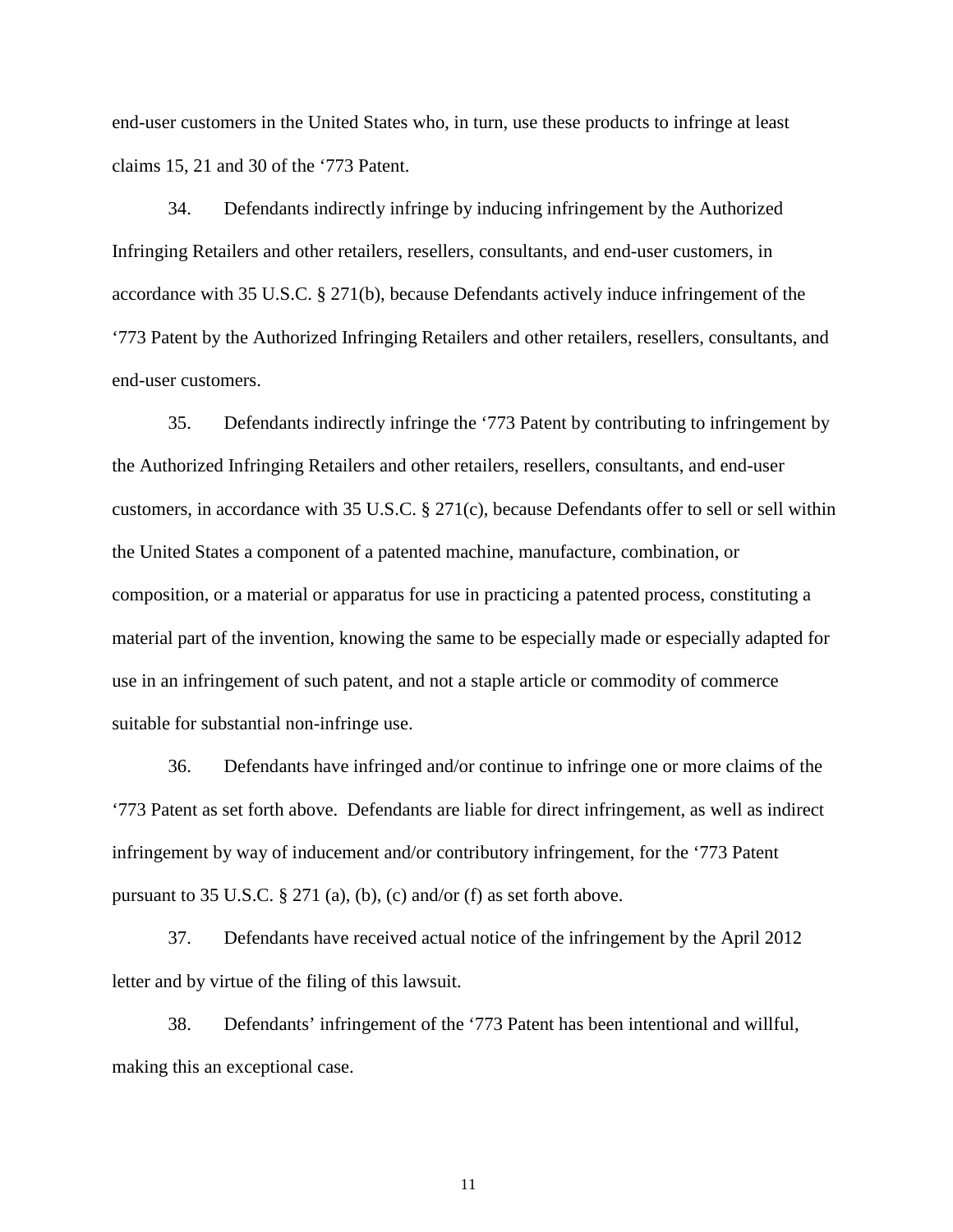39. Defendants' continued infringement of the '773 Patent has damaged and will continue to damage TFT. TFT is entitled to recover from Defendants the damages sustained by TFT as a result of Defendants' wrongful acts in an amount subject to proof at trial.

### **Request for Relief**

WHEREFORE, TFT respectfully requests the following relief:

A. Judgment that Defendants have infringed and actively induced others to infringe the TFT Patents;

B. An award of damages adequate to compensate TFT for Defendants' infringement, but in no event less than a reasonable royalty under 35 U.S.C. § 284;

C. Enter an order trebling damages awarded to TFT by reason of Defendants' willful infringement of the TFT Patents, pursuant to 35 U.S.C. § 284;

D. Enter an order awarding TFT interest on the damages awarded and its costs pursuant to 35 U.S.C. § 284;

E. Enter an order finding that this is an exceptional case and award TFT its reasonable costs, expenses, and reasonable attorneys' fees pursuant to 35 U.S.C. § 285; and,

F. Award such other relief as the Court may deem appropriate and just under the circumstances.

#### **JURY DEMAND**

Plaintiff demands a trial by jury.